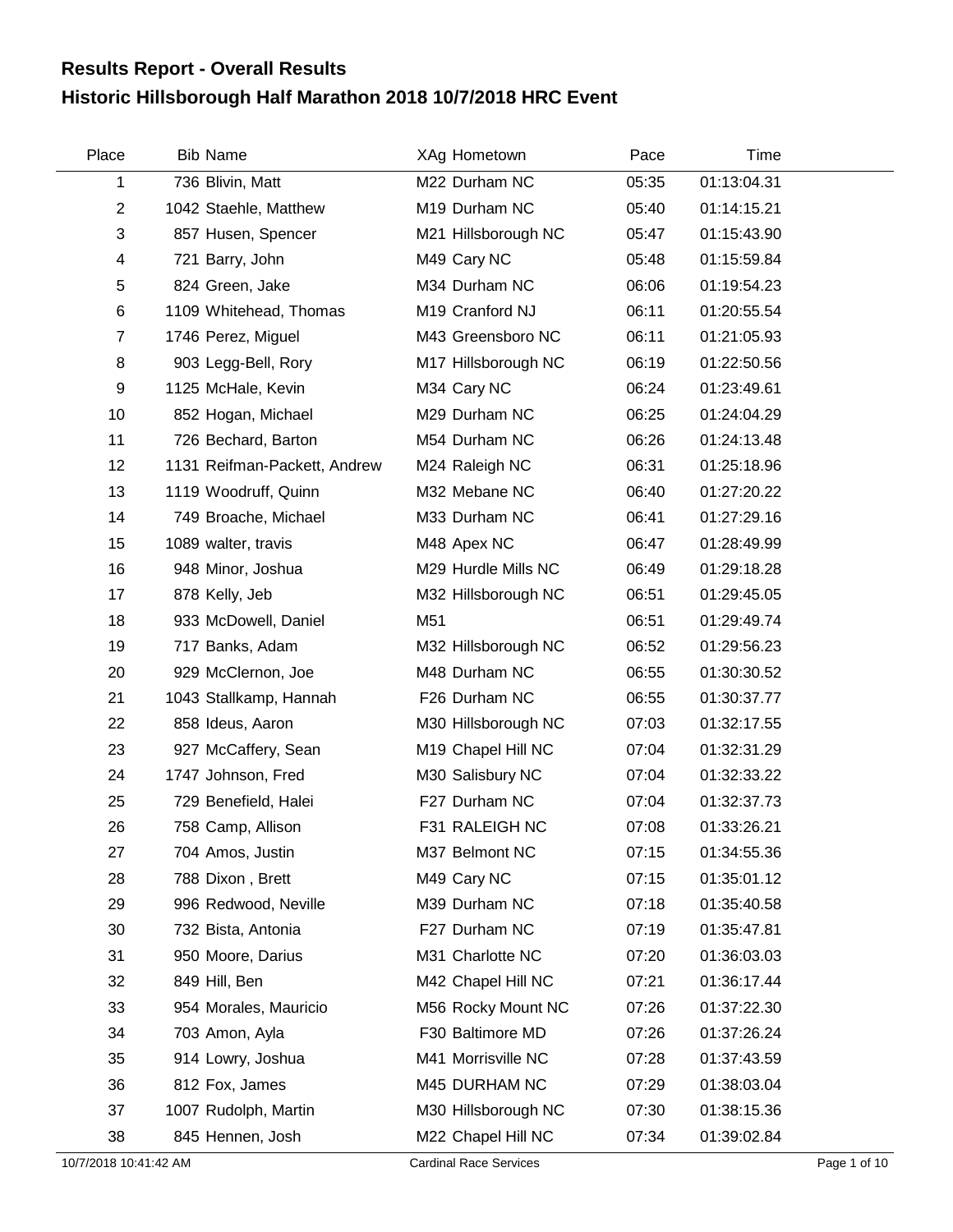| Place | <b>Bib Name</b>              | XAg Hometown         | Pace  | Time        |  |
|-------|------------------------------|----------------------|-------|-------------|--|
| 39    | 841 Hecker, Lisa             | F43 Mebane NC        | 07:34 | 01:39:07.30 |  |
| 40    | 980 Patel, Maxwell           | M21 Chapel Hill NC   | 07:35 | 01:39:16.15 |  |
| 41    | 840 Hecker, Brad             | M47 Mebane NC        | 07:35 | 01:39:23.86 |  |
| 42    | 1121 Wozniak, Jason          | M43 Hillsborough NC  | 07:36 | 01:39:38.12 |  |
| 43    | 902 Legg, Erik               | M55 Hillsborough NC  | 07:37 | 01:39:40.89 |  |
| 44    | 773 costello, bill           | m57 DURHAM NC        | 07:37 | 01:39:48.89 |  |
| 45    | 800 Esquivel Cardoso, Brenda | F23 Cary NC          | 07:39 | 01:40:09.49 |  |
| 46    | 737 Bobb, Quintyn            | M18 Zebulon NC       | 07:39 | 01:40:12.82 |  |
| 47    | 1067 Thomas, Justin          | M34 Hillsborough NC  | 07:40 | 01:40:31.20 |  |
| 48    | 928 McCaffrey, Joseph        | M38 Durham NC        | 07:40 | 01:40:31.84 |  |
| 49    | 992 Raptopoulos, Sophia      | F37 Atlanta GA       | 07:41 | 01:40:40.21 |  |
| 50    | 925 Mbiomingi, Brastus       | M44 Cary NC          | 07:42 | 01:40:48.92 |  |
| 51    | 1008 Ruoff, Mark             | M18                  | 07:43 | 01:41:00.96 |  |
| 52    | 1127 Ornelas, Victor         | M33 Durham NC        | 07:43 | 01:41:07.87 |  |
| 53    | 796 Edwards, Matthew         | M40 Chapel Hill NC   | 07:43 | 01:41:11.25 |  |
| 54    | 1103 Wendell, Michelle       | F28 Cary NC          | 07:45 | 01:41:30.37 |  |
| 55    | 1022 Scroggins, Rachel       | F23 Moncure NC       | 07:46 | 01:41:42.11 |  |
| 56    | 743 Bost, Justin             | M28 Wendell NC       | 07:47 | 01:41:54.56 |  |
| 57    | 965 Nobles, Mike             | M55 Cary NC          | 07:48 | 01:42:10.62 |  |
| 58    | 1014 Scharen, Danielle       | F24 Durham NC        | 07:50 | 01:42:40.54 |  |
| 59    | 982 Peters, Holley           | F34 Winston Salem NC | 07:51 | 01:42:48.01 |  |
| 60    | 1113 Wilkinson, Cory         | M39 Huntersville NC  | 07:56 | 01:43:51.55 |  |
| 61    | 1141 chu, jennifer           | f34 Chapel Hill NC   | 07:57 | 01:44:03.16 |  |
| 62    | 1135 Tubergen, Elissa        | F34 Hillsborough NC  | 07:58 | 01:44:17.61 |  |
| 63    | 886 Kirchhoff, Richard       | M57 midlothian VA    | 07:59 | 01:44:31.14 |  |
| 64    | 751 Broglie, Jessica         | F34 Raleigh NC       | 07:59 | 01:44:38.77 |  |
| 65    | 873 Kavanaugh, Colin         | M16 Hillsborough NC  | 07:59 | 01:44:40.24 |  |
| 66    | 947 Milla, Hazel             | F19 Chapel Hill NC   | 08:02 | 01:45:08.35 |  |
| 67    | 1145 Covas, Daniel           | M37                  | 08:03 | 01:45:27.29 |  |
| 68    | 707 Andre, Ulf               | M51 Hillsborough NC  | 08:09 | 01:46:45.22 |  |
| 69    | 905 LI, SIYING               | F31 Durham NC        | 08:10 | 01:46:57.25 |  |
| 70    | 774 Cox, Emily               | F37 Durham NC        | 08:10 | 01:47:01.65 |  |
| 71    | 752 Brown, Gregory           | M34 DURHAM NC        | 08:10 | 01:47:03.72 |  |
| 72    | 1128 Pavey, Christine        | F27 Timberlake NC    | 08:11 | 01:47:15.13 |  |
| 73    | 1146 Hawkins, Jason          | M46 Hillsborough NC  | 08:12 | 01:47:27.41 |  |
| 74    | 946 Milla, Gabriel           | M45 Chapel Hill NC   | 08:13 | 01:47:44.27 |  |
| 75    | 1754 Johnston, Helen         | F <sub>18</sub>      | 08:14 | 01:47:49.78 |  |
| 76    | 1110 Whitman, Lori           | F38 Hillsborough NC  | 08:14 | 01:47:55.63 |  |
| 77    | 987 Polzin, Kyle             | M24 Greensboro NC    | 08:18 | 01:48:40.84 |  |
| 78    | 1122 Wright, Gena            | F50 Knightdale NC    | 08:18 | 01:48:42.22 |  |
| 79    | 983 Peterson, Joshua         | M32 Morganton NC     | 08:19 | 01:48:54.30 |  |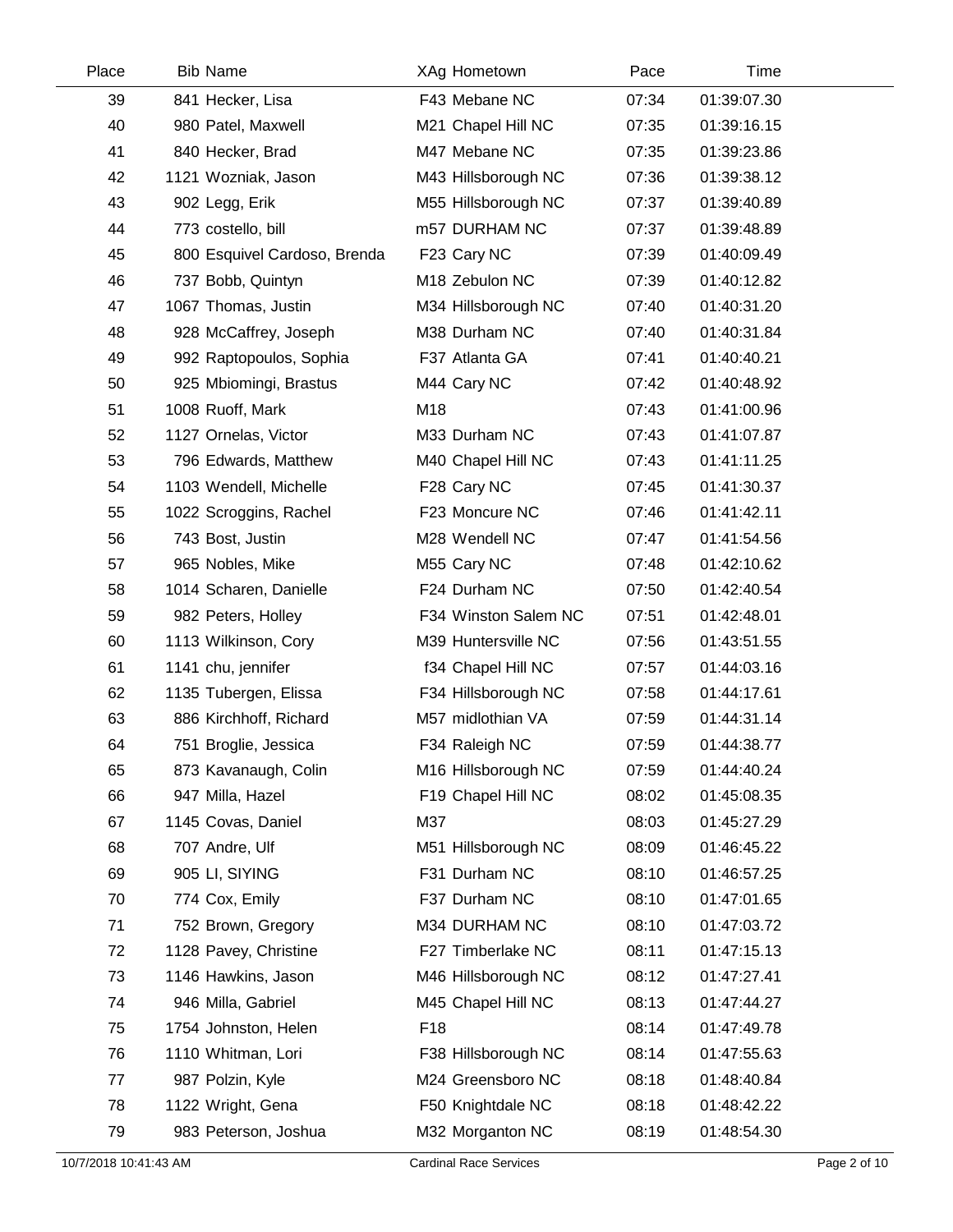| Place | <b>Bib Name</b>            | XAg Hometown         | Pace  | Time        |  |
|-------|----------------------------|----------------------|-------|-------------|--|
| 80    | 1050 Stouffer, Joy         | F20 Chapel Hill NC   | 08:19 | 01:49:01.31 |  |
| 81    | 1003 Ross, John            | M47 Raleigh NC       | 08:19 | 01:49:02.43 |  |
| 82    | 1023 Scroggins, Teresa     | F52 Moncure NC       | 08:20 | 01:49:08.32 |  |
| 83    | 1080 Tully, Jonathan       | M35 Hillsborough NC  | 08:20 | 01:49:12.43 |  |
| 84    | 837 Harper, Tod            | M35 Hillsborough NC  | 08:22 | 01:49:33.74 |  |
| 85    | 1129 Pini, Ralph           | M62 Holly Springs NC | 08:23 | 01:49:48.60 |  |
| 86    | 859 Igboekwe, Emmeline     | F43 CARY NC          | 08:23 | 01:49:52.02 |  |
| 87    | 1123 YANG, WEITAO          | M57 Chapel Hill NC   | 08:23 | 01:49:55.10 |  |
| 88    | 723 Bartz, Angela          | F28 Carrboro NC      | 08:24 | 01:50:00.48 |  |
| 89    | 897 Lane, Whitney          | F30 Durham NC        | 08:24 | 01:50:00.97 |  |
| 90    | 1058 Tait, Justine         | F30 Durham NC        | 08:24 | 01:50:05.41 |  |
| 91    | 1049 Stewart, Robert       | M30 Chapel Hill NC   | 08:26 | 01:50:27.26 |  |
| 92    | 962 Nambiar, Shyam         | M29 Mebane NC        | 08:26 | 01:50:27.65 |  |
| 93    | 728 Belin, Josh            | M27 Chapel Hill NC   | 08:26 | 01:50:33.62 |  |
| 94    | 1079 Trumbull, Becky       | F58 DURHAM NC        | 08:26 | 01:50:34.01 |  |
| 95    | 1010 Sampey, Catherine     | F45 Hillsborough NC  | 08:28 | 01:50:58.03 |  |
| 96    | 1017 Scherf, Kayla         | F34 Rocky Mount NC   | 08:28 | 01:50:58.92 |  |
| 97    | 1078 Trout, Susan          | F44 Chapel Hill NC   | 08:29 | 01:51:10.57 |  |
| 98    | 870 Jones, Tyre'k          | M34 Raleigh NC       | 08:30 | 01:51:15.26 |  |
| 99    | 1150 Hicks, Kenny          | M28 Durham NC        | 08:30 | 01:51:17.82 |  |
| 100   | 706 Anderson, Ryan         | M20 Chapel Hill NC   | 08:32 | 01:51:49.53 |  |
| 101   | 1084 Verbiest, Sarah       | F51 Durham NC        | 08:33 | 01:52:06.55 |  |
| 102   | 1064 Taylor, Will          | M31 DURHAM NC        | 08:34 | 01:52:16.99 |  |
| 103   | 985 Pierce, Michael        | M42 Hurdle Mills NC  | 08:35 | 01:52:25.97 |  |
| 104   | 1019 Schmidt, Blaine       | m51 Chapel Hill NC   | 08:36 | 01:52:42.10 |  |
| 105   | 1120 Woolford, Leon        | M37 Raleigh NC       | 08:37 | 01:52:48.37 |  |
| 106   | 999 Roberts, Darrell       | M41 Hillsborough NC  | 08:37 | 01:52:48.88 |  |
| 107   | 820 Gordon, Max            | M32 Durham NC        | 08:39 | 01:53:17.05 |  |
| 108   | 809 Fleming, William Oscar | M47 Hillsborough NC  | 08:39 | 01:53:22.43 |  |
| 109   | 1136 Wilging, Sally        | F54 Cary NC          | 08:40 | 01:53:32.49 |  |
| 110   | 1066 Thomas, Jody          | M47 Chapel Hill NC   | 08:41 | 01:53:39.59 |  |
| 111   | 1015 Scheipers, Sam        | M18 winston-salem NC | 08:43 | 01:54:09.68 |  |
| 112   | 1751 O'Brien, Cara         | F41 Durham NC        | 08:44 | 01:54:22.03 |  |
| 113   | 1148 Barella, Lisa         | F43 Greensboro NC    | 08:45 | 01:54:31.00 |  |
| 114   | 923 Matera, Kathy          | F55 Chapel Hill NC   | 08:45 | 01:54:32.95 |  |
| 115   | 1068 Thomas, Sonia         | F52 Chapel Hill NC   | 08:46 | 01:54:45.00 |  |
| 116   | 913 Lowe, Charles          | M59 Fayetteville NC  | 08:46 | 01:54:52.29 |  |
| 117   | 753 Brown, William         | M55 Chapel Hill NC   | 08:47 | 01:54:59.77 |  |
| 118   | 986 Piracci, Michael       | M60 Hillsborough NC  | 08:49 | 01:55:24.07 |  |
| 119   | 918 Manwaring, Jim         | M63 Hurdle Mills NC  | 08:49 | 01:55:25.55 |  |
| 120   | 842 Helms, Craig           | M58 Chapel Hill NC   | 08:49 | 01:55:25.74 |  |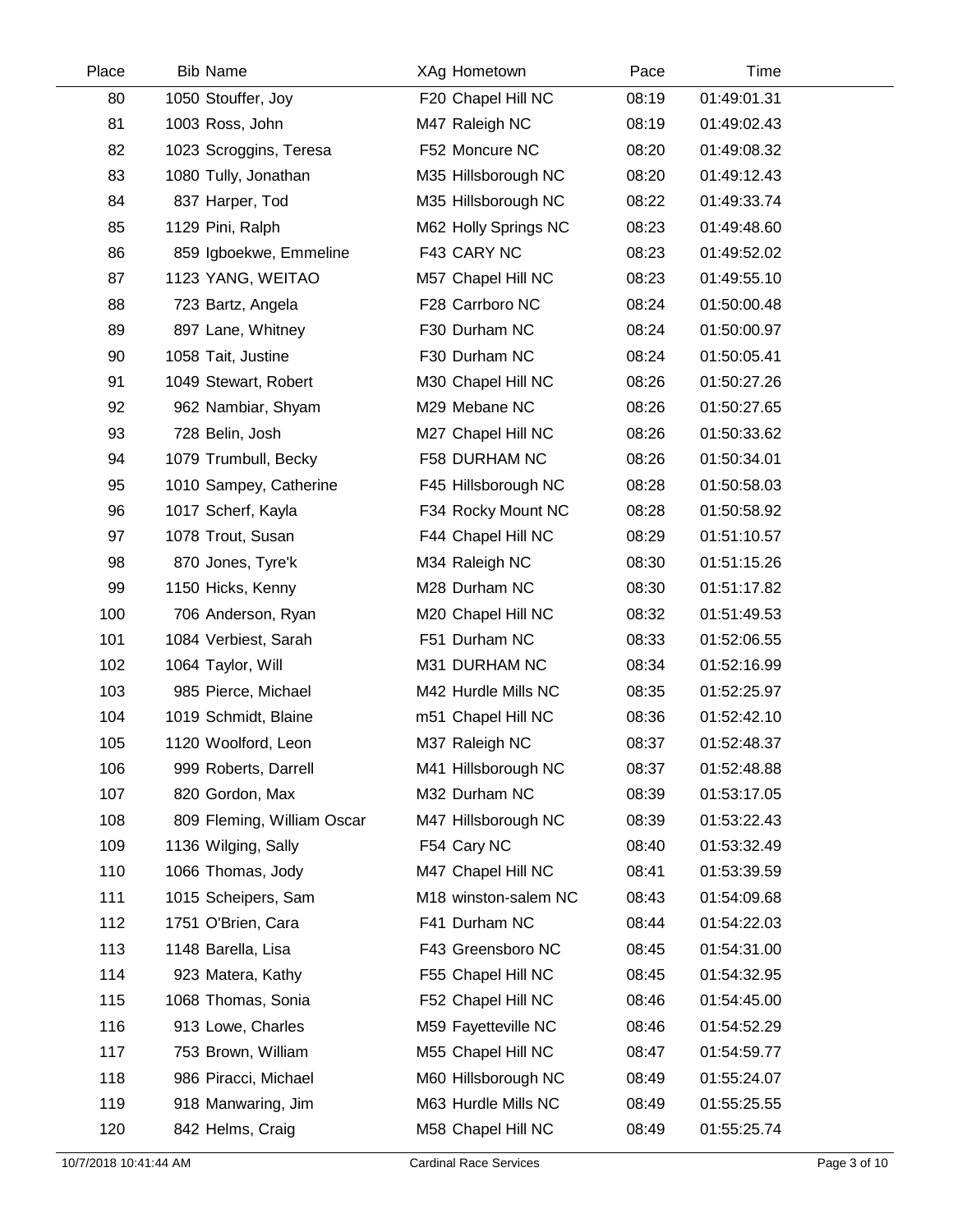| Place | <b>Bib Name</b>          | XAg Hometown          | Pace  | Time        |  |
|-------|--------------------------|-----------------------|-------|-------------|--|
| 121   | 1097 Wayland, Emily      | F23 Chapel Hill NC    | 08:49 | 01:55:33.49 |  |
| 122   | 787 Dinsmore, Katie      | F37 Durham NC         | 08:51 | 01:55:55.30 |  |
| 123   | 884 KINCAID, CHARLES     | M69 Durham NC         | 08:52 | 01:56:12.78 |  |
| 124   | 915 Mack, Kervin         | M38 Hillsborough NC   | 08:53 | 01:56:19.91 |  |
| 125   | 1133 Springer, Joy       | F39 Hillsborough NC   | 08:53 | 01:56:23.13 |  |
| 126   | 978 Pappas, Byron        | M35 Davidson NC       | 08:53 | 01:56:23.48 |  |
| 127   | 1143 Slawson, Kim        | F49 Apex NC           | 08:54 | 01:56:40.65 |  |
| 128   | 1056 Summers, Sarah      | F29 Washington DC     | 08:54 | 01:56:40.71 |  |
| 129   | 879 Kelly, Jo            | F23 Chapel Hill NC    | 08:55 | 01:56:43.72 |  |
| 130   | 720 BARRITT, SID         | M44 Chapel Hill NC    | 08:55 | 01:56:52.84 |  |
| 131   | 810 Flinchum, Peyton     | F26 Roankoke Rapids N | 08:56 | 01:56:56.19 |  |
| 132   | 922 Martinez, Ernesto    | M37 CARY NC           | 08:56 | 01:56:57.37 |  |
| 133   | 953 Morales, Elizabeth   | F31 Durham NC         | 08:57 | 01:57:08.21 |  |
| 134   | 1750 Smith, Jeff         | M36 Efland NC         | 08:57 | 01:57:09.55 |  |
| 135   | 991 Rainey, Hannah       | F30 RALEIGH NC        | 08:57 | 01:57:09.88 |  |
| 136   | 795 Edwards, Kevin       | M44 Hillsborough NC   | 08:58 | 01:57:25.16 |  |
| 137   | 932 McDonald, Melissa    | F31 Hillsborough NC   | 08:59 | 01:57:39.57 |  |
| 138   | 715 Bailey, Carly        | F30 Hillsborough NC   | 08:59 | 01:57:46.82 |  |
| 139   | 1044 Stanford, Katie     | F27 Raleigh NC        | 08:59 | 01:57:47.14 |  |
| 140   | 1100 Weeks, Cyndy        | F54 Carrboro NC       | 09:00 | 01:57:50.34 |  |
| 141   | 1071 Thompson, Matthew   | M48 Durham NC         | 09:00 | 01:57:52.27 |  |
| 142   | 1741 Carbonara, Jocelyn  | F45 Hillsborough NC   | 09:00 | 01:57:56.67 |  |
| 143   | 724 Bass, Lindsay        | F21 Chapel Hill NC    | 09:01 | 01:58:06.20 |  |
| 144   | 844 Henderson, Sarah     | F35                   | 09:02 | 01:58:23.98 |  |
| 145   | 847 Hicks, Travis        | M45 Greensboro NC     | 09:03 | 01:58:35.75 |  |
| 146   | 1024 Settlemires, Ivy    | F33 Chapel Hill NC    | 09:05 | 01:58:53.06 |  |
| 147   | 731 Biegler, Justin      | M37 Raleigh NC        | 09:07 | 01:59:23.90 |  |
| 148   | 926 McAdams, Margaret    | F53 Durham NC         | 09:07 | 01:59:26.29 |  |
| 149   | 917 mann, kimberly       | F46 DURHAM NC         | 09:08 | 01:59:33.80 |  |
| 150   | 1130 Ray, Bill           | M61 DURHAM NC         | 09:09 | 01:59:52.01 |  |
| 151   | 1083 Verastegui, Jessica | F27 Yadkinville NC    | 09:09 | 01:59:52.25 |  |
| 152   | 1077 TROST, BILL         | M47 Hillsborough NC   | 09:09 | 01:59:52.99 |  |
| 153   | 865 Jennings, Peggy      | F42 Chapel Hill NC    | 09:12 | 02:00:26.48 |  |
| 154   | 740 Bollinger, Bryan     | M38 Hillsborough NC   | 09:12 | 02:00:31.30 |  |
| 155   | 881 Kelly, Matt          | M29 Hillsborough NC   | 09:12 | 02:00:37.64 |  |
| 156   | 949 Minor, Katherine     | F27 Hurdle Mills NC   | 09:15 | 02:01:04.78 |  |
| 157   | 764 Cathey, Eric         | M45 Hillsborough NC   | 09:15 | 02:01:09.17 |  |
| 158   | 1142 Delaguila, George   | M49                   | 09:15 | 02:01:13.17 |  |
| 159   | 1069 Thompson, Andy      | M37 Mebane NC         | 09:16 | 02:01:20.41 |  |
| 160   | 1047 Stevens, Sharon     | F45 Chapel Hill NC    | 09:16 | 02:01:24.48 |  |
| 161   | 1147 Corina, Debbie      | F47 Hillsborough NC   | 09:16 | 02:01:24.84 |  |

 $\overline{a}$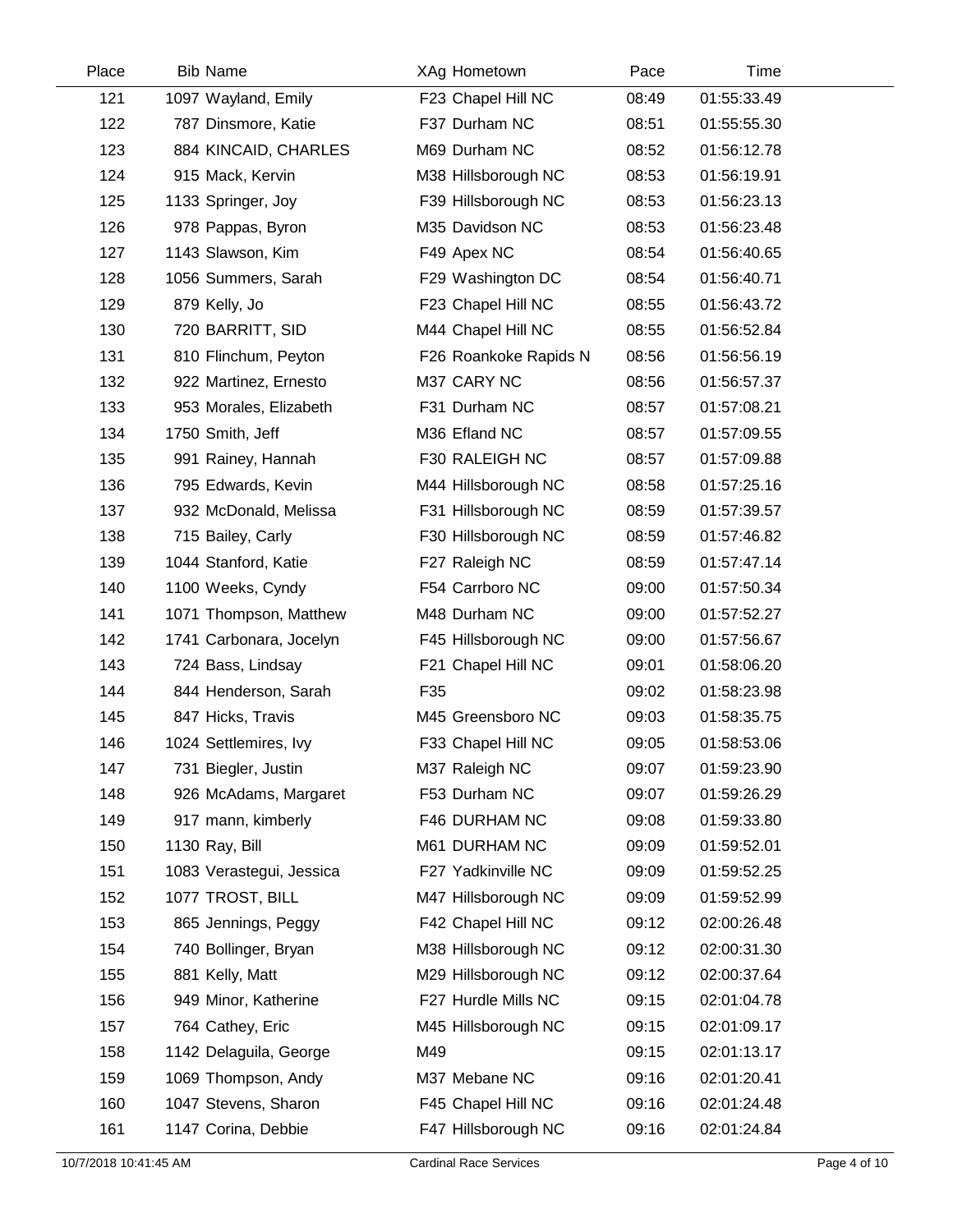| Place | <b>Bib Name</b>              | XAg Hometown        | Pace  | Time        |  |
|-------|------------------------------|---------------------|-------|-------------|--|
| 162   | 1046 Stevens, Bruce          | M48 Chapel Hill NC  | 09:17 | 02:01:33.63 |  |
| 163   | 851 Hofmeier, Matthew        | M34 Durham NC       | 09:20 | 02:02:17.59 |  |
| 164   | 792 Dudley, Mitchell         | M22 Chapel Hill NC  | 09:21 | 02:02:33.59 |  |
| 165   | 702 Adams, Kia               | F42 Raleigh NC      | 09:22 | 02:02:38.49 |  |
| 166   | 866 Johnson, Kayla           | F32                 | 09:22 | 02:02:45.33 |  |
| 167   | 801 Exline, Laura            | F33 Cary NC         | 09:24 | 02:03:02.25 |  |
| 168   | 998 Richardson, Joanne       | F <sub>57</sub>     | 09:24 | 02:03:07.08 |  |
| 169   | 1002 Rosett, Molly           | F31 DURHAM NC       | 09:26 | 02:03:28.88 |  |
| 170   | 966 Northen, John            | M68 Chapel Hill NC  | 09:26 | 02:03:39.11 |  |
| 171   | 997 Richards, Jennifer       | F40 Chapel Hill NC  | 09:27 | 02:03:46.25 |  |
| 172   | 1039 Sokol, Joe              | M33 Durham NC       | 09:27 | 02:03:46.51 |  |
| 173   | 975 O'Toole, Kevin           | M29 DURHAM NC       | 09:27 | 02:03:50.57 |  |
| 174   | 1102 Welsh-Loveman, Kristine | F27 DURHAM NC       | 09:27 | 02:03:51.15 |  |
| 175   | 711 Astraikis, Lyndi         | F43 Durham NC       | 09:29 | 02:04:09.03 |  |
| 176   | 936 McNeilly, Kevin          | F66 Carrboro NC     | 09:29 | 02:04:12.92 |  |
| 177   | 744 Bowen, Mimi              | F24 Durham NC       | 09:30 | 02:04:28.12 |  |
| 178   | 959 Mullen, Tony             | M51 Claremont NC    | 09:30 | 02:04:30.16 |  |
| 179   | 940 Mellott, sue             | F60 Raleigh NC      | 09:32 | 02:04:55.71 |  |
| 180   | 957 Moy, Cheryl              | F33 Durham NC       | 09:32 | 02:04:56.40 |  |
| 181   | 1051 Straub, Magdalena       | F28 Durham NC       | 09:32 | 02:04:58.01 |  |
| 182   | 1006 Ruback, Paul            | M19 Hillsborough NC | 09:33 | 02:05:08.39 |  |
| 183   | 907 Li, Yixuan               | F18 Carrboro NC     | 09:34 | 02:05:15.71 |  |
| 184   | 793 Dunn, Martha             | F55 Hillsborough NC | 09:34 | 02:05:18.42 |  |
| 185   | 895 Lagler, Taylor           | F24 Carrboro NC     | 09:35 | 02:05:28.91 |  |
| 186   | 813 Gambill, Renee           | F47 Chapel Hill NC  | 09:35 | 02:05:34.58 |  |
| 187   | 1004 Ross, Mary              | F45 Hillsborough NC | 09:39 | 02:06:21.73 |  |
| 188   | 867 Johnson, Kip             | M52 Bahama NC       | 09:40 | 02:06:43.72 |  |
| 189   | 734 Blair, Brett             | M57 Durham NC       | 09:40 | 02:06:44.15 |  |
| 190   | 722 Bartholomew, Andrew      | M39 Hillsborough NC | 09:41 | 02:06:55.79 |  |
| 191   | 939 Mellott, Randy           | M70 Raleigh NC      | 09:43 | 02:07:13.00 |  |
| 192   | 1107 Wheelis, Sandi          | F47 Hillsborough NC | 09:43 | 02:07:14.12 |  |
| 193   | 768 Cheshire, Adam           | M35 Hillsborough NC | 09:43 | 02:07:18.33 |  |
| 194   | 921 Martin, Shannon          | F28 Hillsborough NC | 09:44 | 02:07:23.93 |  |
| 195   | 945 Milla, Cecilia           | F44 Chapel Hill NC  | 09:44 | 02:07:31.64 |  |
| 196   | 708 Andres, Morgan           | F37 Durham NC       | 09:45 | 02:07:37.20 |  |
| 197   | 766 Caviness, Lewis          | M55 Hillsborough NC | 09:45 | 02:07:45.88 |  |
| 198   | 919 Marin, Michael           | M29 Haw River NC    | 09:47 | 02:08:03.27 |  |
| 199   | 943 Mielke, Dieter           | M28 Durham NC       | 09:47 | 02:08:16.06 |  |
| 200   | 1075 Trembath, Dimitri       | M49 Chapel Hill NC  | 09:48 | 02:08:18.73 |  |
| 201   | 710 Arthur, Lisa             | F31 Greensboro NC   | 09:49 | 02:08:39.96 |  |
| 202   | 882 Kelmel, Mike             | M56 Raleigh NC      | 09:50 | 02:08:45.33 |  |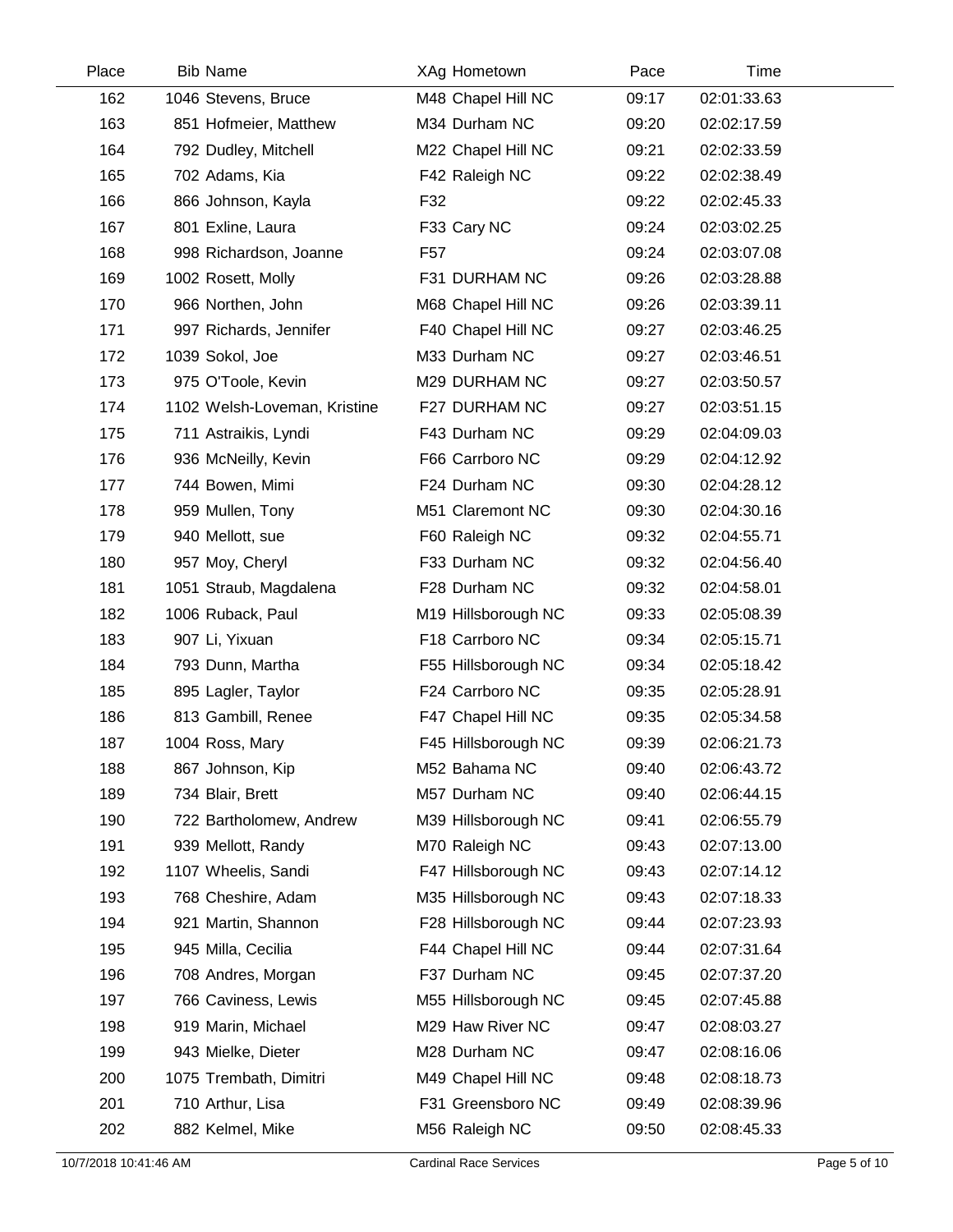| Place | <b>Bib Name</b>                | XAg Hometown          | Pace  | Time        |  |
|-------|--------------------------------|-----------------------|-------|-------------|--|
| 203   | 818 Goldstein, Alisha          | F33 Durham NC         | 09:51 | 02:09:02.32 |  |
| 204   | 899 Lawson, Merissa            | F40 Durham NC         | 09:52 | 02:09:13.35 |  |
| 205   | 863 Jacques, Emmanuel          | M42 Cary NC           | 09:53 | 02:09:22.63 |  |
| 206   | 1027 Shepherd-banigan, Megan   | F39 Hillsborough NC   | 09:53 | 02:09:24.13 |  |
| 207   | 1093 Walters, Virginia         | F36 Hillsborough NC   | 09:53 | 02:09:24.16 |  |
| 208   | 967 Northrup, Shaun            | M40 Raleigh NC        | 09:54 | 02:09:40.28 |  |
| 209   | 872 Kanopoulos, Nichole        | F31 Carrboro NC       | 09:56 | 02:10:04.65 |  |
| 210   | 1073 Tong, Evan                | M36 Hillsborough NC   | 09:57 | 02:10:18.80 |  |
| 211   | 995 Reddy, Vinay               | M42 Hillsborough NC   | 09:57 | 02:10:26.74 |  |
| 212   | 894 Kulkarni Jaiprakash, Beena | F29 Durham NC         | 09:58 | 02:10:35.68 |  |
| 213   | 750 Brodie, Kelvin             | M61 Durham NC         | 09:59 | 02:10:48.92 |  |
| 214   | 855 Huffman, Katie             | F37 Chapel Hill NC    | 10:01 | 02:11:17.62 |  |
| 215   | 761 Carter, John               | M23 Raleigh NC        | 10:02 | 02:11:20.90 |  |
| 216   | 896 Lambert, Zoila             | F44 GRAHAM NC         | 10:02 | 02:11:23.05 |  |
| 217   | 935 McIntyre, Rachel           | F26 GRAHAM NC         | 10:02 | 02:11:24.11 |  |
| 218   | 772 Cooke, Sandra              | F39 Haw River NC      | 10:02 | 02:11:31.04 |  |
| 219   | 1126 Okoth, Jacqueline         | F50 Raleigh NC        | 10:05 | 02:12:02.70 |  |
| 220   | 862 Irish, Judson              | M46 Hillsborough NC   | 10:05 | 02:12:06.24 |  |
| 221   | 1137 Woods, Kenneth            | M44 BURLINGTON NC     | 10:06 | 02:12:14.97 |  |
| 222   | 1099 Webb, Carlos              | M50 Chapel Hill NC    | 10:07 | 02:12:31.74 |  |
| 223   | 1032 Simpson, Sheila           | F50 Creedmoor NC      | 10:07 | 02:12:36.88 |  |
| 224   | 777 Cummings, Heather          | F31 Hillsborough NC   | 10:08 | 02:12:43.44 |  |
| 225   | 853 Holaday, Sue               | F50 Durham NC         | 10:10 | 02:13:16.53 |  |
| 226   | 1749 Clar, Justin              | M34 Hillsborough NC   | 10:11 | 02:13:20.03 |  |
| 227   | 1035 Smith, Amelia             | F26 Durham NC         | 10:12 | 02:13:31.15 |  |
| 228   | 1743 Stevens, Kirk             | M54 Virginia Beach VA | 10:13 | 02:13:47.57 |  |
| 229   | 730 Berrien, Kate              | F49 Hillsborough NC   | 10:13 | 02:13:51.54 |  |
| 230   | 1021 Schwartz, Scott           | M30 Raleigh NC        | 10:15 | 02:14:19.03 |  |
| 231   | 934 McGroddy, Mike             | M31 Durham NC         | 10:15 | 02:14:19.95 |  |
| 232   | 893 Kuglitsch, Jeff            | M66 Rocky Mount NC    | 10:17 | 02:14:37.92 |  |
| 233   | 1020 Schopler, Eric            | M24 Chapel Hill NC    | 10:17 | 02:14:42.22 |  |
| 234   | 875 Keighron, Melina           | F21 Chapel Hill NC    | 10:17 | 02:14:42.63 |  |
| 235   | 785 Dhruva, Nirav              | M40 Raleigh NC        | 10:17 | 02:14:43.43 |  |
| 236   | 745 Boxter, John               | M32 Hillsborough NC   | 10:18 | 02:14:57.06 |  |
| 237   | 969 Obenshain, Cedelia         | F17 Hillsborough NC   | 10:18 | 02:15:00.79 |  |
| 238   | 861 Irish, Jim                 | M53                   | 10:19 | 02:15:12.13 |  |
| 239   | 901 Lee, Tyler                 | F30 Hillsborough NC   | 10:20 | 02:15:18.35 |  |
| 240   | 850 Hinson, Josh               | M46 Chapel Hill NC    | 10:21 | 02:15:31.15 |  |
| 241   | 1025 Shaffer, Megan            | F46 BURLINGTON NC     | 10:21 | 02:15:37.22 |  |
| 242   | 771 Clewley, Andrea            | F41 Hillsborough NC   | 10:22 | 02:15:43.11 |  |
| 243   | 719 Barnhill, Cole             | M20 Durham NC         | 10:23 | 02:16:03.38 |  |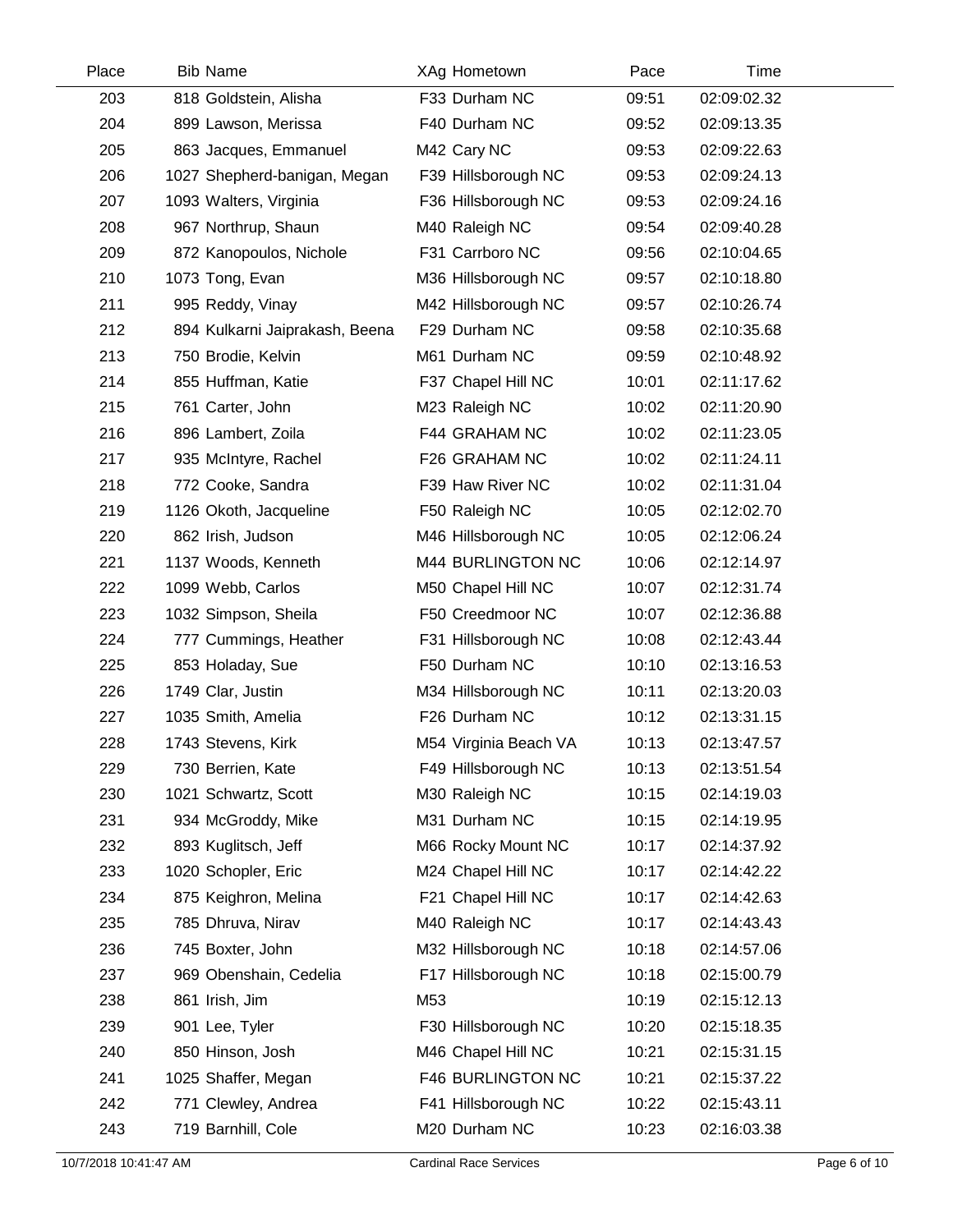| Place | <b>Bib Name</b>         | XAg Hometown        | Pace  | Time        |  |
|-------|-------------------------|---------------------|-------|-------------|--|
| 244   | 826 Griffin, Ricky      | M52 Knightdale NC   | 10:23 | 02:16:06.93 |  |
| 245   | 701 Abramson, Kyle      | M45 CARY NC         | 10:28 | 02:17:03.18 |  |
| 246   | 705 anderson, kevin     | M49 Clayton NC      | 10:28 | 02:17:05.09 |  |
| 247   | 880 Kelly, Mary         | F60 Shelby NC       | 10:29 | 02:17:17.73 |  |
| 248   | 994 reddington, krista  | F44 Hillsborough NC | 10:29 | 02:17:22.50 |  |
| 249   | 988 Powell, Jennifer    | F38 Durham NC       | 10:30 | 02:17:32.67 |  |
| 250   | 1149 Prentice, Brian    | M31 Chapel Hill NC  | 10:33 | 02:18:10.13 |  |
| 251   | 856 Hunter, Jon         | M56 Durham NC       | 10:33 | 02:18:11.21 |  |
| 252   | 1009 Ruppenkamp, Jill   | F41 Garner NC       | 10:33 | 02:18:17.89 |  |
| 253   | 735 Blair, Kim          | F49 Durham NC       | 10:37 | 02:19:00.47 |  |
| 254   | 1106 WHALEN, krista     | F28 DURHAM NC       | 10:37 | 02:19:07.39 |  |
| 255   | 1061 Taussig, Matthew   | F34 Durham NC       | 10:38 | 02:19:15.32 |  |
| 256   | 1060 Taussig, Lana      | F34 Durham NC       | 10:38 | 02:19:15.35 |  |
| 257   | 883 Kennedy, Andrew     | M51 Chapel Hill NC  | 10:39 | 02:19:30.85 |  |
| 258   | 709 Aplin, Andrew       | M39 WAKE FOREST N   | 10:41 | 02:19:59.78 |  |
| 259   | 713 Austin, John        | M30 DURHAM NC       | 10:42 | 02:20:07.50 |  |
| 260   | 786 Dickerson, Mandy    | F39 Hillsborough NC | 10:42 | 02:20:12.81 |  |
| 261   | 763 Cater, Sarah        | F32 Hillsborough NC | 10:43 | 02:20:25.31 |  |
| 262   | 1018 Scheuring, Jeffrey | M35 Durham NC       | 10:44 | 02:20:32.27 |  |
| 263   | 770 Church, Connie      | F56 Hillsborough NC | 10:44 | 02:20:32.84 |  |
| 264   | 970 Obenshain, Kathryn  | F18 Hillsborough NC | 10:44 | 02:20:33.15 |  |
| 265   | 1065 Tennant, Shannon   | F44 GRAHAM NC       | 10:44 | 02:20:34.71 |  |
| 266   | 829 Haenel, Greg        | M53 GRAHAM NC       | 10:44 | 02:20:35.73 |  |
| 267   | 931 McDermott, Mike     | M46 Durham NC       | 10:45 | 02:20:45.02 |  |
| 268   | 860 locca, Heather      | F42 Durham NC       | 10:45 | 02:20:48.81 |  |
| 269   | 1076 Trogdon, Deena     | F50 asheboro NC     | 10:47 | 02:21:11.73 |  |
| 270   | 776 Creech, Thomas      | M35 Garner NC       | 10:47 | 02:21:14.83 |  |
| 271   | 775 Creech, Mary Anna   | F33 Garner NC       | 10:47 | 02:21:15.24 |  |
| 272   | 955 Morrison, Scott     | M42 Durham NC       | 10:47 | 02:21:16.34 |  |
| 273   | 739 Bolick, Cheryl      | F48 Chapel Hill NC  | 10:47 | 02:21:22.17 |  |
| 274   | 1092 walters, kevin     | m39 Hillsborough NC | 10:48 | 02:21:29.62 |  |
| 275   | 889 Kranz, Michelle     | F34 Raleigh NC      | 10:48 | 02:21:29.81 |  |
| 276   | 1091 Walters, Jim       | M69                 | 10:48 | 02:21:30.10 |  |
| 277   | 874 Kavanaugh, Laura    | F54 Hillsborough NC | 10:51 | 02:22:10.40 |  |
| 278   | 754 Bruhns, Mike        | M45 Cedar Grove NC  | 10:51 | 02:22:12.61 |  |
| 279   | 846 Hessling, Peter     | M66 Durham NC       | 10:51 | 02:22:12.97 |  |
| 280   | 974 Orozco, Amy         | F44 WAKE FOREST N   | 10:51 | 02:22:13.77 |  |
| 281   | 816 Gimondo, Liz        | F34 Raleigh NC      | 10:53 | 02:22:29.53 |  |
| 282   | 811 Flinn, Dianne       | F39 Chapel Hill NC  | 10:53 | 02:22:34.38 |  |
| 283   | 1081 Tyll, David        | M44 Hillsborough NC | 10:53 | 02:22:34.51 |  |
| 284   | 815 Germenis, Sandra    | F56 Chapel Hill NC  | 10:55 | 02:23:03.87 |  |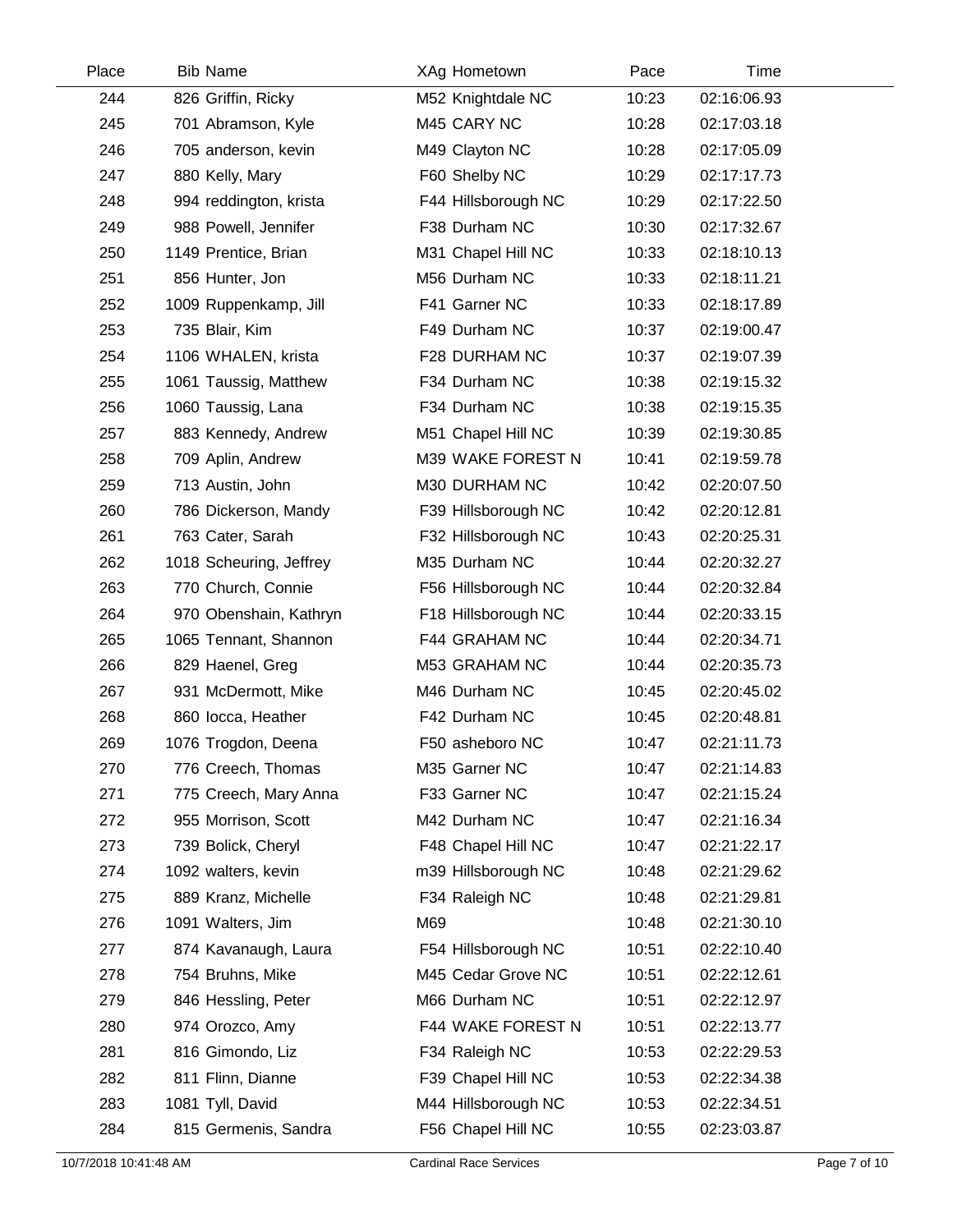| Place | <b>Bib Name</b>             | XAg Hometown        | Pace  | Time        |  |
|-------|-----------------------------|---------------------|-------|-------------|--|
| 285   | 1038 SMITH, SUSAN           | F60 DURHAM NC       | 10:56 | 02:23:10.11 |  |
| 286   | 910 Lloyd, Traci            | F46 Mebane NC       | 10:57 | 02:23:22.60 |  |
| 287   | 1096 Wattley, Davan         | M36 Knightdale NC   | 10:57 | 02:23:27.40 |  |
| 288   | 1115 Williams, Crystal      | F44 Durham NC       | 11:00 | 02:24:04.83 |  |
| 289   | 938 McRobbie, Josephine     | F33 DURHAM NC       | 11:00 | 02:24:12.51 |  |
| 290   | 836 Harman, Asia            | F34 Durham NC       | 11:01 | 02:24:12.84 |  |
| 291   | 716 Ball, Trish             | F27 Pittsboro NC    | 11:01 | 02:24:25.00 |  |
| 292   | 765 Cathey, Katherine       | F40 Hillsborough NC | 11:02 | 02:24:28.54 |  |
| 293   | 1138 Webb, Mike             | M65 Snow Camp NC    | 11:03 | 02:24:39.35 |  |
| 294   | 1070 Thompson, John         | M57                 | 11:03 | 02:24:47.77 |  |
| 295   | 718 Barber, Megan           | F32 Danville VA     | 11:07 | 02:25:31.98 |  |
| 296   | 822 Gould, Steven           | M37 Danville VA     | 11:07 | 02:25:32.05 |  |
| 297   | 906 Li, Vivian              | F61 Durham NC       | 11:08 | 02:25:50.36 |  |
| 298   | 942 Meyer, Jaye             | F57 Chapel Hill NC  | 11:08 | 02:25:51.54 |  |
| 299   | 783 DePeal, Lesa            | F49 Durham NC       | 11:09 | 02:25:58.60 |  |
| 300   | 944 Mika, Sheryl            | F54 Hillsborough NC | 11:09 | 02:26:08.73 |  |
| 301   | 838 Harrison, Jan           | F60 DURHAM NC       | 11:10 | 02:26:18.32 |  |
| 302   | 979 Parish, Alice           | F28 Durham NC       | 11:11 | 02:26:35.30 |  |
| 303   | 977 Pait, Gregg             | M39 Oak Ridge NC    | 11:12 | 02:26:48.55 |  |
| 304   | 976 Pait, Allison           | F40 Oak Ridge NC    | 11:12 | 02:26:49.12 |  |
| 305   | 1062 Tavernise, Adriana     | F46 Mebane NC       | 11:13 | 02:26:56.32 |  |
| 306   | 871 Jooste, Karen           | F48 Chapel Hill NC  | 11:13 | 02:27:02.84 |  |
| 307   | 825 Greene, Elizabeth       | F37 Hillsborough NC | 11:14 | 02:27:05.48 |  |
| 308   | 848 Hildebrand, John        | M46 Hillsborough NC | 11:14 | 02:27:09.90 |  |
| 309   | 1048 Stevens, Susanna       | F39 Durham NC       | 11:20 | 02:28:34.09 |  |
| 310   | 835 Hardy, Phil             | M28 Wilmington NC   | 11:21 | 02:28:43.55 |  |
| 311   | 747 Brandon, Ashley         | F35 Hillsborough NC | 11:22 | 02:28:54.09 |  |
| 312   | 1055 Sullivan, Brian        | M37 Hillsborough NC | 11:23 | 02:29:01.47 |  |
| 313   | 911 Louder, Tawnya          | F47 Chapel Hill NC  | 11:23 | 02:29:05.30 |  |
| 314   | 1108 Whitacre, Stephanie    | F45 Chapel Hill NC  | 11:23 | 02:29:12.58 |  |
| 315   | 1085 Wall, Mark             | M35 East Bend NC    | 11:25 | 02:29:29.73 |  |
| 316   | 958 Muir, Mark              | M55 Arlington VA    | 11:25 | 02:29:39.33 |  |
| 317   | 1112 Wiggins, Kristi        | F49 Durham NC       | 11:28 | 02:30:08.37 |  |
| 318   | 990 Raghunathan, Yogeshwara | M44 Cary NC         | 11:29 | 02:30:20.21 |  |
| 319   | 964 Nickerson, Nick         | M72 Chapel Hill NC  | 11:29 | 02:30:28.47 |  |
| 320   | 961 Nair, Soumya            | F29 Mebane NC       | 11:30 | 02:30:36.87 |  |
| 321   | 1033 Singh, Jyoti           | F41 Raleigh NC      | 11:31 | 02:30:52.97 |  |
| 322   | 891 Krieves, Andreya        | F37                 | 11:41 | 02:32:56.69 |  |
| 323   | 1052 Stringfellow, Ryan     | M41 Chapel Hill NC  | 11:41 | 02:32:57.03 |  |
| 324   | 748 Bray, Lou               | F48 Greensboro NC   | 11:41 | 02:32:57.23 |  |
| 325   | 892 Krieves, Michael        | M38                 | 11:41 | 02:32:57.52 |  |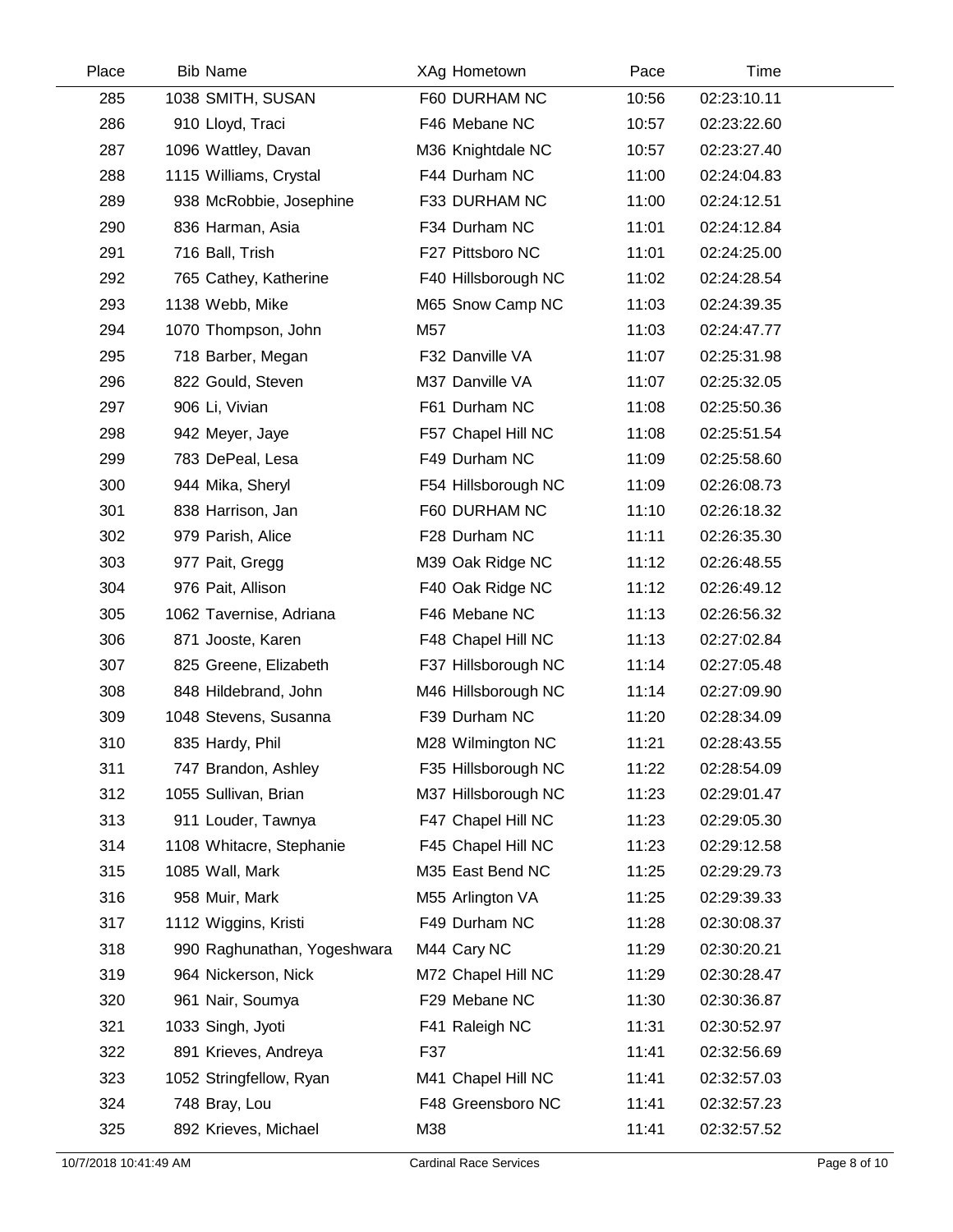| Place | <b>Bib Name</b>            |                 | XAg Hometown        | Pace  | Time        |  |
|-------|----------------------------|-----------------|---------------------|-------|-------------|--|
| 326   | 1053 Stringfellow, Valerie |                 | F45 Chapel Hill NC  | 11:41 | 02:32:58.56 |  |
| 327   | 1753 Kapsaskis, Tony       |                 | M53 Cary NC         | 11:42 | 02:33:16.43 |  |
| 328   | 1005 Rossi, Jennifer       |                 | F37 Cary NC         | 11:45 | 02:33:50.32 |  |
| 329   | 756 Calder, Dana           |                 | F39 Durham NC       | 11:45 | 02:33:54.25 |  |
| 330   | 869 Jolley, Emma           |                 | F26 Elon NC         | 11:45 | 02:33:57.08 |  |
| 331   | 819 Goodfred, Randy        |                 | M53 Durham NC       | 11:48 | 02:34:37.23 |  |
| 332   | 784 DePeal, Thomas         |                 | M51 Durham NC       | 11:48 | 02:34:39.70 |  |
| 333   | 760 Carter, Anna           |                 | F29 Durham NC       | 11:52 | 02:35:24.40 |  |
| 334   | 1742 Maxwell, Stuart       |                 | M69 Cary NC         | 11:56 | 02:36:14.23 |  |
| 335   | 1748 Bennett, Arthur       |                 | M52 Rocky Mount NC  | 11:59 | 02:37:04.05 |  |
| 336   | 808 FLAHIFF, CHARLENE      |                 | F54 Durham NC       | 12:00 | 02:37:10.58 |  |
| 337   | 755 Butler, David          |                 | M48 Cary NC         | 12:03 | 02:37:55.44 |  |
| 338   | 984 Phichith, Alounthith   |                 | F43 Hillsborough NC | 12:04 | 02:37:58.71 |  |
| 339   | 807 Finnell, Alice         |                 | F66 Chapel Hill NC  | 12:07 | 02:38:49.87 |  |
| 340   | 1111 Whitted, Kimberly     |                 | F44 Lillington NC   | 12:09 | 02:39:05.63 |  |
| 341   | 1013 Saunders, Pam         |                 | F54 Mebane NC       | 12:13 | 02:39:58.75 |  |
| 342   | 993 Ratliff, Brenda        |                 | F53 Hillsborough NC | 12:13 | 02:40:00.60 |  |
| 343   | 780 Davis, Beth            |                 | F49 Chapel Hill NC  | 12:13 | 02:40:07.35 |  |
| 344   | 782 Davis, Nicole          |                 | F17 Chapel Hill NC  | 12:13 | 02:40:07.82 |  |
| 345   | 1088 Walsh, Sri Arjuna     |                 | M23 Efland NC       | 12:15 | 02:40:23.82 |  |
| 346   | 916 Magana, Raymond        |                 | M39 Raleigh NC      | 12:17 | 02:40:54.87 |  |
| 347   | 885 King, John             |                 | M45 Hillsborough NC | 12:18 | 02:41:04.83 |  |
| 348   | 799 Engle, Cindy           |                 | F68 Durham NC       | 12:24 | 02:42:25.52 |  |
| 349   | 767 Chaparro, Andres       |                 | M30 Durham NC       | 12:24 | 02:42:32.34 |  |
| 350   | 1140 storrow, lee          |                 | m29 Chapel Hill NC  | 12:26 | 02:42:57.78 |  |
| 351   | 741 Boone, Joan            |                 | F65 Efland NC       | 12:28 | 02:43:22.13 |  |
| 352   | 1094 Ware, Michele         |                 | F63 Chapel Hill NC  | 12:34 | 02:44:36.28 |  |
| 353   | 1074 Torrice, Lindsay      |                 | F38 Chapel Hill NC  | 12:34 | 02:44:42.11 |  |
| 354   | 1059 Tanakanti, Narendra   |                 | M38 Apex NC         | 12:36 | 02:45:09.74 |  |
| 355   | 1114 Williams, Beverly     |                 | F49 Durham NC       | 12:38 | 02:45:36.06 |  |
| 356   | 1139 Burgess, Michelle     | F40             |                     | 12:43 | 02:46:35.44 |  |
| 357   | 924 Matter, Gregory        |                 | M41 Hillsborough NC | 12:45 | 02:47:01.80 |  |
| 358   | 1063 Taylor, Rebecca       |                 | F39 Greenville NC   | 12:48 | 02:47:44.23 |  |
| 359   | 956 Mouton, Megan          |                 | F21 Hillsborough NC | 12:52 | 02:48:39.61 |  |
| 360   | 1745 Carbonara, Scott      |                 | M32 Hillsborough NC | 12:54 | 02:48:54.20 |  |
| 361   | 1090 Walters, Anne         | F <sub>57</sub> |                     | 12:58 | 02:49:48.45 |  |
| 362   | 920 Martin, Cindy          |                 | F48 Raleigh NC      | 13:06 | 02:51:33.26 |  |
| 363   | 1116 Williams, Ruthie      |                 | F50 Garner NC       | 13:15 | 02:53:30.36 |  |
| 364   | 904 Leonard, Laura         |                 | F41 Clayton NC      | 13:20 | 02:54:39.42 |  |
| 365   | 733 Black, Amanda          |                 | F48 Garner NC       | 13:20 | 02:54:40.16 |  |
| 366   | 781 Davis, Lisa            |                 | F49 Raleigh NC      | 13:20 | 02:54:44.27 |  |